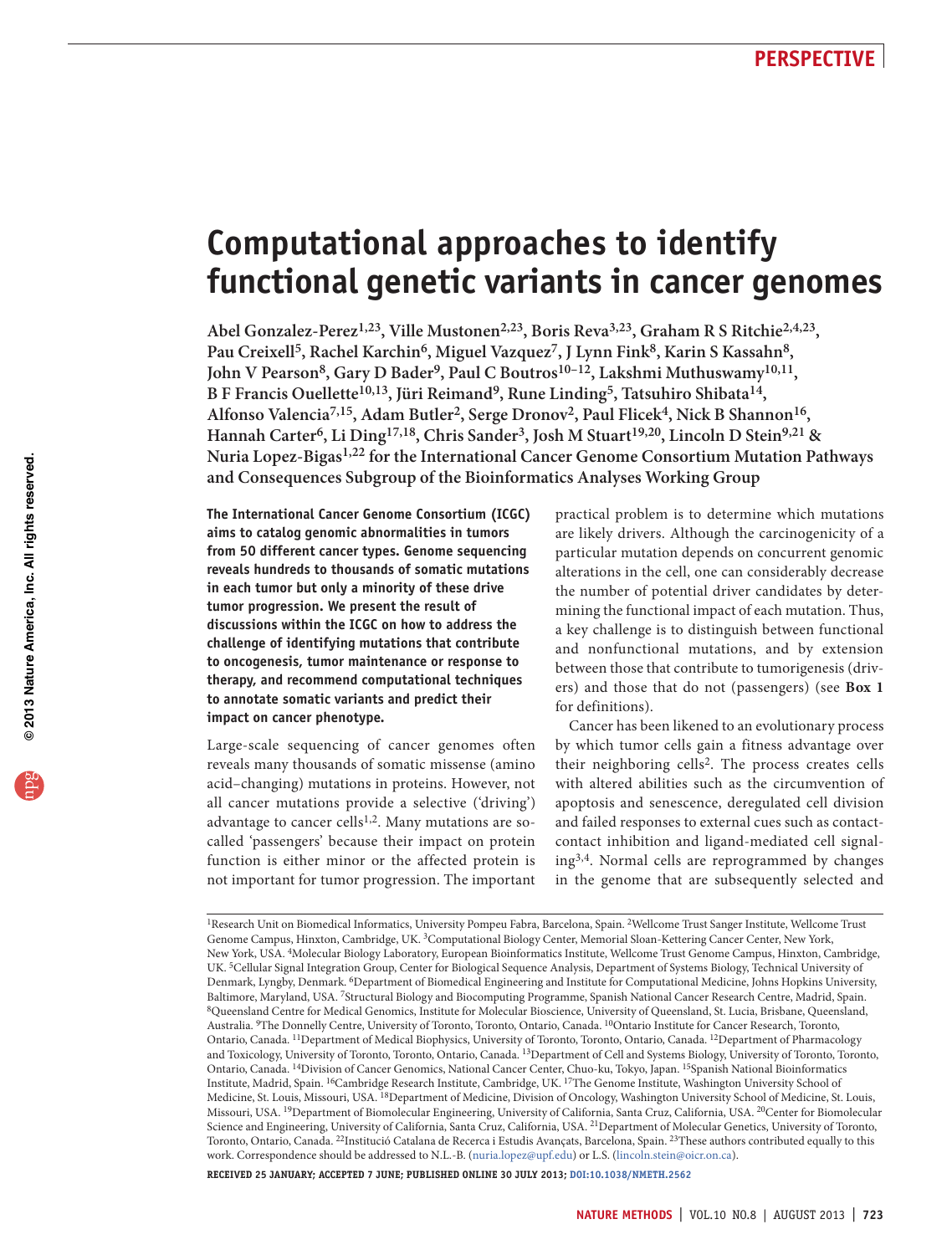# **perspective**

## **Box 1 DEFINITIONS**

<span id="page-1-0"></span>We define a functional variant as a genomic variant that affects the molecular function of a protein (as a gain, loss or switch of function). A nonfunctional variant does not appreciably affect the molecular function of a protein. A driver variant confers a selective advantage to a particular tumor cell, whereas a passenger variant does not. It is important to distinguish between functional versus

clonally expanded. In a similar manner to the way germline mutations can leave behind patterns indicative of negative or positive selection over millions of years, somatic mutations that engender increases in tumor fitness also can leave telltale signs in the protein sequence. The analysis of a given protein can thus reveal a pattern of alterations that recurrently result in its loss of function, as in classic tumor suppressors, such as *TP53*, *RB1* or *PTEN*[5](#page-5-4).

Mutation events collected across several patient samples can also reveal signs of clustering in the peptide sequence or the three-dimensional protein structure that indicate a critical domain has been modulated. In the extreme case, the presence of the same amino acid change in the same position in different individuals can be a strong indicator of such gain-of-function

**CTTGCTA** 

GTCCTGCTA<br>GATTCCCTT

Tumor

sample



Nonsynonymous mutations are those that alter the amino acid sequence of a protein.

or oncogenomic events, as is the case with the *KRAS*[6](#page-5-5) or *BRAF*[7](#page-5-6) oncogenes. Such patterns can be leveraged by informatics tools to predict whether a particular mutational event induces a selectable phenotype.

Here we review the computational analyses that are commonly carried out after the detection of somatic mutations across a cohort of cancer samples to identify likely functional mutations and likely driver mutations (**[Fig. 1](#page-1-1)**). Our focus will be on singlenucleotide variants and small insertions and/or deletions (operationally defined here as variants shorter than 50 base pairs) that change the amino acid sequence or affect regulatory regions. The output of these analyses consists of prioritized lists of mutations, genes and pathways that may be analyzed in follow-up experiments to test their actual role in cancer.

> We divide the process of identifying functional and driver variants into three independent, but related, approaches (**[Fig. 1](#page-1-1)**). The first consists of mapping mutations to annotated functional genomic features, identifying their consequences and determining whether these mutations have been previously reported. The second uses computational methods to predict the nature and magnitude of the functional impact of mutation in particular elements (for example, proteins or regulatory regions). The third relies on statistical methods to find signs of positive selection across the cohort. In **[Figure 1](#page-1-1)**, we list a subset of the computational tools used in each of the approaches. In the sections that follow, we review the rationale and tools for each approach and conclude by presenting some of the unsolved challenges and future perspectives in the field.

> <span id="page-1-1"></span>**Figure 1** | Scheme depicting the three main approaches routinely used in the analysis of cancer somatic mutations. Although there are important relationships of precedence between elements from different approaches, they do not necessarily correspond to sequential steps. Tools used in each of the approaches are shown in the middle; those tools are defined in **Supplementary Tables 2**–**4**. Integrative pipelines refer to tools that facilitate the use of methods across all approaches (for example, IntOGenmutations pipeline).



Amino ac

change

10379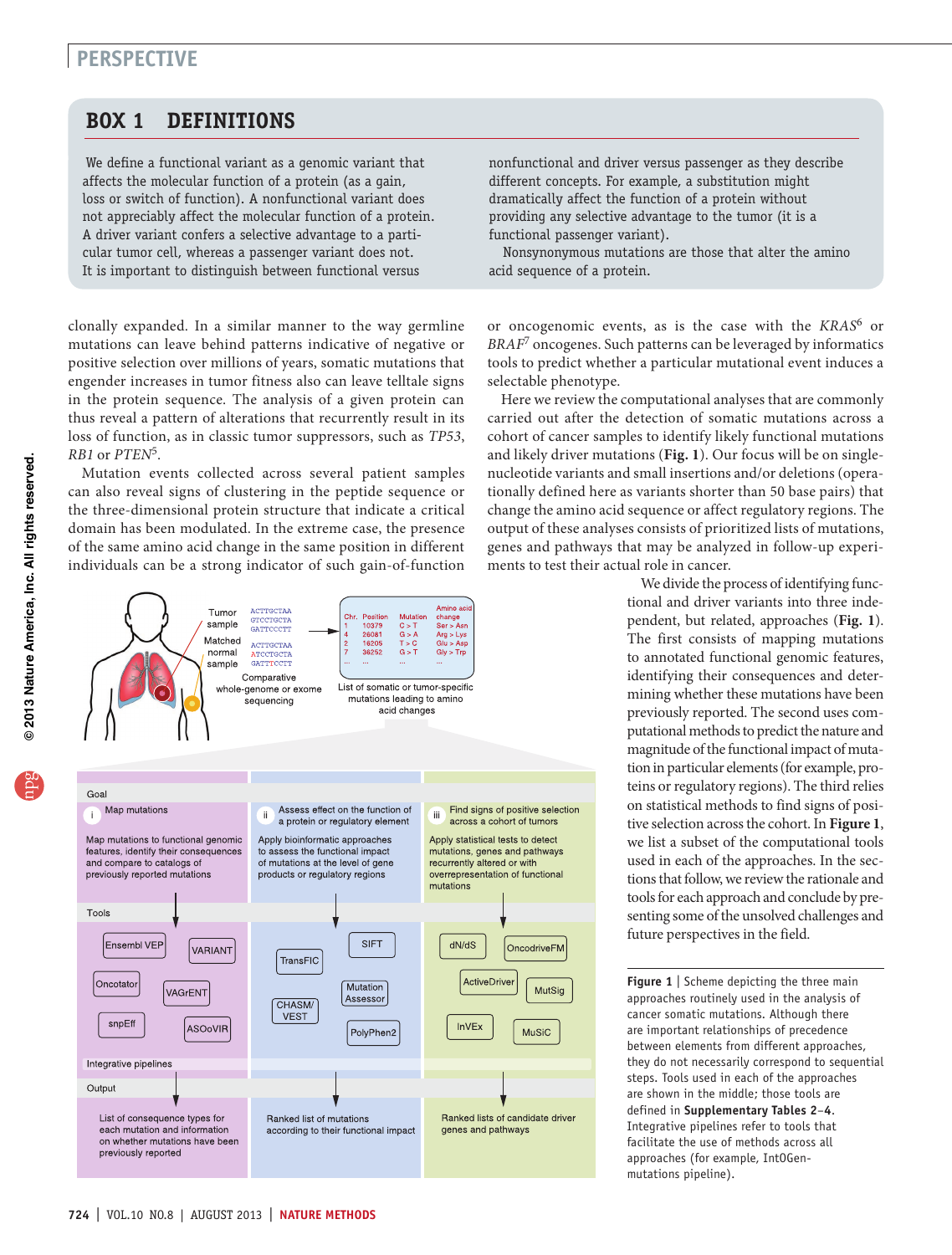#### **Approach 1: mutation mapping and annotation**

The first step in determining the possible functional consequences of somatic mutations is to identify annotated genomic features that may be affected by them. Features that are more likely to encode genomic functions include protein-coding and noncoding transcripts, transcription factor binding sites and other potential regulatory regions. Less well-characterized features, such as highly conserved regions or regions of open chromatin, may also be of interest. There are a variety of software tools that infer the consequences of mutations, but frequently these use different terms and different definitions for the effect itself $8-10$  $8-10$ (**Supplementary Table 1**).

A large consortium such as the ICGC requires a common set of terms describing mutation consequences to facilitate the comparison of results among different groups. We have developed a standard set of 'consequence terms' drawn from the Sequence Ontology[11](#page-5-9) (**Supplementary Table 2**). This list will be extended and updated as the projects of the consortium unfold. Along with the Sequence Ontology term used to describe the effect of a mutation, we also identify a minimal set of ancillary information that annotation tools should provide for each relevant consequence term, such as coding DNA sequence, protein relative coordinates and predicted amino acid substitutions. Several of these annotations will depend on the specific transcript the mutation falls within, and so we recommend that a transcript identifier always be included. Note that this caveat means that a single mutation can be, and frequently will be, assigned multiple consequences on multiple transcripts.

We recommend using tools that can output mutation descriptions in the format defined by Human Genome Variation Society at all relevant levels (for example, DNA level for all mutations, and RNA and protein level descriptions where applicable). This nomenclature provides a succinct and feature-centric format for description of variants, and some of the tools listed in **Supplementary Table 1** (for example, the Ensembl Variant Effect Predictor (VEP)) have options to produce output in this format. We propose a common ranking scheme for the term set that summarizes the effects of a mutation that falls in multiple genomic features, such as multiple transcripts (**Supplementary Table 2**). In addition, the ranking may be used to prioritize mutations for follow-up analysis.

When assigning consequence terms to variants, one must note the source of all underlying annotations, such as gene models and regulatory elements, to clearly document the event. In the context of ICGC, we recommend using the GENCODE<sup>[12](#page-5-10)</sup> comprehensive set of gene models for all gene-associated annotations and identifying the specific release that was used. We advocate the use of GENCODE annotations because of the detailed and frequently updated annotation of splice variants, pseudogenes and noncoding RNA loci, and the ready accessibility of all data for automated annotation via the Ensembl genome browser<sup>[13](#page-5-11)</sup> and the University of California Santa Cruz (UCSC) genome browser<sup>[14](#page-5-12)</sup>. Using the same gene models as the Encyclopedia of DNA Elements (ENCODE) project<sup>15</sup> will also allow additional integration of somatic mutation data and the wider set of ENCODE annotations.

## **Comparing the list of mutations to catalogs of known variants.** An obvious step in determining the implication of detected variants

is to identify those that have been observed previously in other cancers, that are involved in other diseases or that exist as germline polymorphisms. The growing collection of somatic variants detected in different ICGC projects is a useful source of infor-mation, as are databases such as dbSNP<sup>[16](#page-5-14)</sup>, 1000 Genomes<sup>17</sup>, Catalogue of Somatic Mutations in Cancer (COSMIC)<sup>[18](#page-5-16)</sup> and databases of variants associated with hereditary diseases, such as The Human Gene Mutation Database<sup>19</sup> and Exome Variant Server [\(http://evs.gs.washington.edu/EVS/](http://evs.gs.washington.edu/EVS/)). Several of the tools listed in **Supplementary Table 2** automatically report whether the variant is already known. As none of these sources are definitive, the ICGC recommends that, at a minimum, projects report matches to variants known in dbSNP, Online Mendelian Inheritance in Man (OMIM)<sup>20</sup>, 1000 Genomes and COSMIC along with the version number of the database. Although dbSNP historically contained germline variants for the most part, many somatic mutations including mutational hotspots are also present in newer releases, for example in *JAK2*, *KRAS* and *BRAF*. Thus, projects should make sure that the origin of dbSNP variants is taken into account, especially if the database is used to filter out somatic mutations.

#### **Approach 2: assessing the functional impact of mutations**

For many variants, no additional assessment other than determining the functional element they affect can be made about their potential impact on cell operation. Nevertheless, for the specific subset of mutations that affect either protein-coding sequences or known regulatory sites, one can make computational predictions about their potential effects. Here we describe computational analyses that may shed light on the possible functions of these variants.

**Mutations affecting protein-coding sequence.** Several computational methods have been developed to differentiate 'functional' or 'disease-associated' nonsynonymous mutations from 'nonfunctional' or polymorphic variants[21–](#page-5-19)[26](#page-5-20) (**Supplementary Table 3**). Some of these are specifically designed for cancer variants $27-30$  $27-30$ . As a general rule, these approaches use evolutionary information (multiple sequence alignments), secondary and tertiary structure features, physicochemical properties of amino acids as well as information about the role of amino acid side chains in the three-dimensional structure of proteins, such as protein surface placement in interaction sites.

Methods aimed at assessing the functional effect of nonsynonymous mutations can be classified as based on machine learning and direct. Machine learning–based methods use relevant properties of the original and mutant residues (for example, size and polarity), structural information (for example, surface accessibility and hydrogen bonding) and/or evolutionary conservation and other features. These methods are then trained to distinguish between positive sets of disease-associated variants and negative control sets of presumably nonfunctional or passenger variants. In contrast, direct methods assess the effect of a mutation through a computed phenomenological score based on a particular theoretical model that does not require training sets.

Most of these computational approaches have been benchmarked on variants with pronounced phenotypic effects<sup>31</sup> (for example, functionally deleterious and Mendelian disease-associated variants) and appropriate negative control sets, resulting in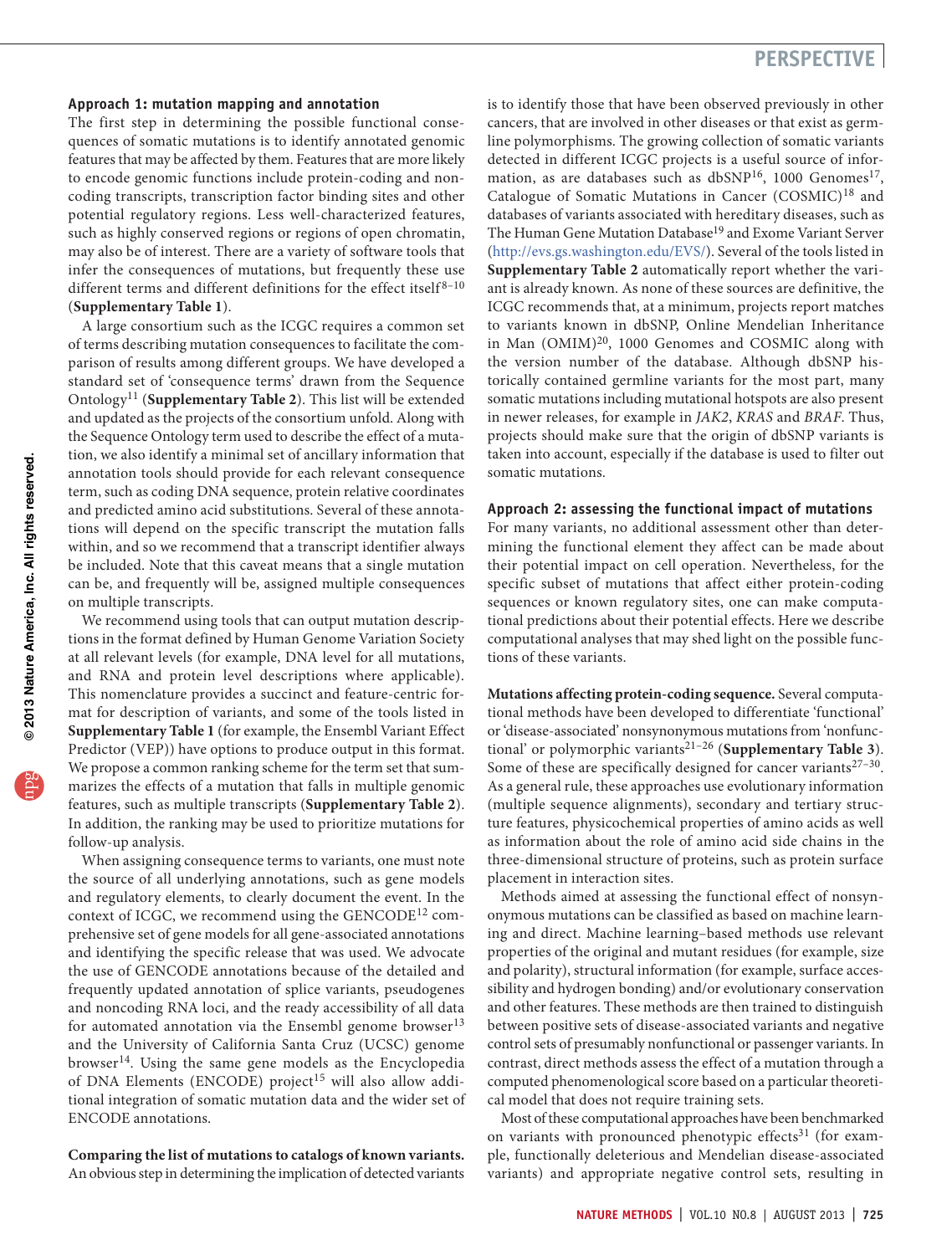## **perspective**

reporting accuracies close to ~80%. Although these approaches were not originally designed for this purpose, some of them have been widely used to rank cancer somatic mutations for their likelihood to be drivers, without previously benchmarking their performance on this problem.

One of the main challenges to produce such benchmarking is the difficulty of collecting well-curated sets of driver and passenger mutations. A recent effort to circumvent this problem used various data sets of likely driver mutations and likely passenger mutations $27$ . Under the assumption that each proxy data set is incomplete in nonoverlapping ways, this study compared the performance of three well-known methods and their impact scores, transformed to account for the baseline tolerance across several data sets rather than on individual data sets<sup>27</sup>. In the future, when many more cancer genomes have been sequenced and we understand better the implication of genetic variants on cancer phenotype, it may be possible to collect gold-standard data sets to perform more accurate validation.

Given the high-throughput nature of cancer genome projects, one important aspect to consider for tool selection is the computational efficiency of the tools when thousands of variants are analyzed. Precomputation of functional impact scores for all possible mutations in the human proteome is a useful remedy (as done by some tools presented in **Supplementary Table 3**). There is also at least one database (database of nonsynonymous single-nucleotide polymorphisms, dbNSFP<sup>32</sup>) devoted to collecting and integrating such precomputed functional impact scores from different tools. In some cases it may be useful to visualize the location of substitutions in protein three-dimensional structure, if available, to assess their potential role with respect to protein stability and/or function, for instance using MuPIT Interactive<sup>33</sup> or the MutationAssessor web server<sup>[24](#page-5-26)</sup>.

The output of any computational method should be interpreted as a ranked list of candidate driver variants based on the usersubmitted mutations, with the vast majority not likely to be true positives. The purpose of this ranking is to prioritize mutations for experimental testing. Using a combination of methods based on different theoretical principles (and hence independent error models) may help mitigate false positive and negative rates suffered by any one method alone, thus resulting in a cleaner list of candidates for experimental validation.

**Mutations affecting regulatory sites.** Only very recently has it become feasible to identify and characterize somatic noncoding mutations that affect putative regulatory sites. Predicting the functional effects of regulatory variants typically starts either by purely statistical approaches, such as the application of machine-learning methods to learn motif models from the regulatory sequences or by modeling the transcription factor to DNA binding biophysics aided by experimental data such as those obtained from microfluidics or protein-binding experiments<sup>[34,](#page-5-27)35</sup>. Both approaches result in predictions of binding sites for different transcription factors in regulatory sequences. There are several tools for making such predictions, such as The Meme Suite<sup>36</sup>, and the ENCODE project catalogs relevant experimental data sets<sup>15</sup>. Furthermore, RegulomeDB provides an integrated approach to analyze regulatory variants<sup>[37](#page-5-30)</sup>. It uses data sets from ENCODE[15](#page-5-13) and other sources and also uses motif models (for example, from JASPAR<sup>38</sup>).

When a somatic mutation falls within a transcription factor binding site, it is possible to score its effect in multiple ways. Perhaps the simplest is to take the relevant binding site motif model<sup>38</sup> and evaluate the score difference that the variant causes in that binding site's match to the model. This is close in spirit to scores that are derived from multiple alignments, such as Pfam log *E* value<sup>[39](#page-5-32)</sup>. However, the interpretation of this particular score is not straightforward because the actual probability of a transcription factor binding to DNA depends strongly on the factor concentration in the cell and the presence of other proteinbinding factors, and may thus vary across cell types. Furthermore, it is not clear in general whether stronger or weaker predicted binding is better or worse for transcription factor function, and clarifying this will require studying the particular promoter and gene in more detail.

Pleasance *et al.*<sup>[40](#page-5-33)</sup> used a specific tool<sup>41</sup> to address the functionality of mutations in promoters in a lung cancer cell line. Although somatic mutations did not differ from the null expectation as a set, individual variants were predicted to have considerable disruptive effects on potential binding motifs. More recently, systematic analyses integrating transcription factor binding, histone marks and other epigenomic data were used to identify pathways disrupted in a genome-wide association study at the regulatory level<sup>[42](#page-5-35)</sup>.

In addition to considering effects of mutations in promoters and enhancers, it is also important to consider possible effects of mutations on splicing, especially now that the connection between splicing and cancer is becoming increasingly clear<sup>[43](#page-5-36)</sup>. Consequences of mutations in splicing regulatory elements are still difficult to predict, but including additional experimental data, such as RNA sequencing data, may lead to improvements in this area.

Given that the majority of somatic mutations reside in noncoding sequence, the need to computationally prioritize them for follow-up functional validation is clear. The recent discovery of melanoma driver mutations in the promoter sequence of telomerase reverse transcriptase (*TERT*) gene highlights the poten-tial of regulatory variation to drive tumorigenesis<sup>[44,](#page-5-37)45</sup>. As cancer genome projects are moving toward sequencing whole genomes, more noncoding driving mutations will likely be discovered. To facilitate such discoveries, more computational method development to score regulatory variants is needed.

### **Approach 3: finding signs of positive selection across a cohort**

Independent of whether or not a functional consequence can be predicted for a given mutation, one can assess to what extent a given mutation has been observed at a higher frequency than expected. The rationale for assessing mutation frequency is that driver mutations provide an adaptive advantage to cancer cells (**[Box 1](#page-1-0)**; for example, the BRAF V600E substitution found in melanoma[7\)](#page-5-6) and should thus be positively selected during the clonal evolution of tumors. Provided that similar selective pressures act on different patient tumors and that the same mutation is positively selected, one should be able to trace driver mutations by noting their higher frequency, a common trace of positive selection.

In principle, exploiting this fact to find driver genes is straightforward: it is simply a statistical comparison between the mutation rate observed in a gene versus what is expected under a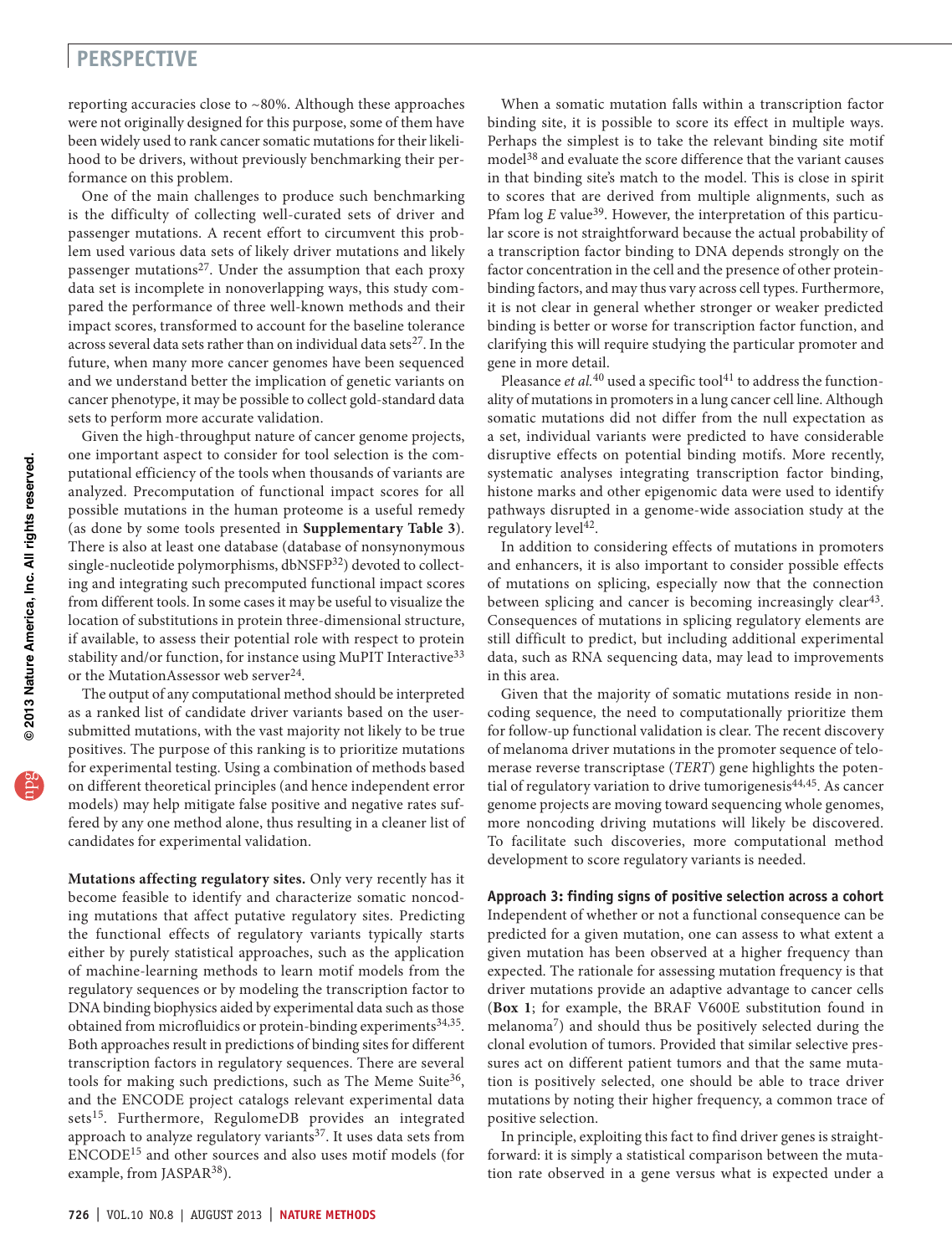## **Box 2 CURRENT CHALLENGES**

<span id="page-4-0"></span>**1. Assess the functional impact of sets of mutations.** Most current methods cannot accurately predict changes in protein and cellular function because changes in tumor phenotype typically result from multiple genetic alterations. **2. Complement the identification of functional and driver mutations by the prediction of how mutations affect protein and cellular function.** There is a need for methods that not only identify functional or driver mutations but also

neutral model. However, in practice this approach involves difficult choices with respect to the selection of appropriate models for neutral evolution. For example, germline variation should not be used to calibrate a null model for somatic mutation analysis<sup>28</sup> because this reflects evolutionary pressures and mutation processes during species evolution rather than during the development of cancer. In addition, many cancers have defects in DNA repair processes that change the neutral mutation rate, which have different regional impacts<sup>[40,](#page-5-33)[46,](#page-5-40)[47](#page-5-41)</sup>, and local mutation rate is variable depending on other factors such as replication timing[48.](#page-6-0)

To accurately identify genes with more mutations than expected, gene-specific mutation rates should thus be computed. This can be done using synonymous mutations<sup>[49](#page-6-1)</sup> and/or mutations in introns and untranslated sequences (for example, 'Introns versus Exons'; InVEx)<sup>50</sup>; these approaches, however, can only be effectively used in tumors with very high mutation rates. In other cases, gene-specific mutation rates must be estimated, taking into account factors known to affect mutation rate such as mutation context, replication timing and expression levels (for example, 'Mutational Significance in Cancer' (MuSiC)<sup>51</sup> and 'Mutational Significance' (MutSig)<sup>52</sup>).

Given the difficulties that are intrinsic to recurrence-based methods, new methods have been developed that try to infer signs of positive selection using other means. One such approach, OncodriveFM<sup>[53](#page-6-5)</sup>, consists of detecting genes that exhibit a bias toward the accumulation of somatic mutations with high functional impact. This method relies on well-known metrics of the functional impact of individual mutations (those listed in **Supplementary Table 3**) to detect genes and pathways with this functional impact bias<sup>[53](#page-6-5)</sup>. Another approach, ActiveDriver<sup>54</sup>, involves the discovery of genes enriched for somatic mutations that alter 'active sites' in proteins, such as signaling sites, regulatory domains or linear motifs, assuming that such active mutations are more likely to have a widespread downstream effect and lead to a phenotypic advantage for tumor cells<sup>54</sup>.

In **Supplementary Table 4** we list several statistical approaches recently developed to identify candidate driver genes with signs of positive selection in a cohort of tumors<sup>[47,](#page-5-41)49-[51,](#page-6-3)53-[55](#page-6-7)</sup>. As some of these methods are based on different theoretical principles, we recommend applying multiple complementary methods and comparing their results.

Despite these recent advances, future methods will need to capture the high degree of intertumor heterogeneity, as different tumors may acquire the same hallmark of cancer by different means (known as analogous mutations $56$ ). This heterogeneity is clearly underestimated in the current driver versus passenger model.

predict the likely cellular outcome resulting from mutations, such as gain, loss or switch of function, and how mutations might affect cellular networks.

**3. Apply predictive tools to biologically relevant questions such as drug resistance.** The ideal method should not only predict the effect of multiple mutations in an integrative manner and how they affect protein and cellular outcome but also tackle translational clinical challenges such as drug resistance.

#### **Challenges and future perspectives**

Sequencing of cancer genomes is a rapidly expanding field, and consequently computational methods used to interpret these data are evolving. We have described classes of practical tools currently available for analysis of a subset of genetic variation data. Because of the rapid evolution of the field, we purposely avoided recommending particular tools or methods. Instead, we presented general guidelines to assist in making educated choices of methods that can be used to address particular research problems. Several pipelines facilitate the user-friendly application of various tools presented here. For instance the Cancer-Related Analysis of Variants Toolkit (CRAVAT)<sup>[57](#page-6-9)</sup> maps mutations to their consequences on protein-coding genes and it predicts their implication in cancer and disease using Cancer-specific High-throughput Annotation of Somatic Mutations (CHASM)<sup>[28](#page-5-39)</sup> and the Variant Effect Scoring Tool (VEST)<sup>[58](#page-6-10)</sup>. IntOGenmutations<sup>59</sup> provides a way to apply tools of the three approaches, including mapping mutations using the Ensembl variant effect predictor<sup>[8](#page-5-7)</sup>, reporting their functional impact on proteins using MutationAssessor<sup>24</sup>, Sorting Intolerant from Tolerant (SIFT)<sup>22</sup>, PolyPhen2 (ref. [60\)](#page-6-12) and TransFIC<sup>27</sup>, and identifying genes with signs of positive selection across a cohort using OncodriveFM<sup>[53](#page-6-5)</sup>.

It is important to emphasize the limited capacity of these approaches to directly identify the causative mutations for tumor development. Rather, they are intended to prioritize candidates for follow-up experiments that may demonstrate the actual implication of those mutations in the cancer phenotype. Reporting the results of these rounds of validation experiments to the methods' authors could in principle help them improve their approaches. The current relative scarcity of established spaces for this information exchange should be specifically addressed as part of the development of this field. Furthermore, these validation experiments will contribute to expand the catalogs of well-characterized driver and passenger mutations, thus creating appropriate data sets for the development of computational prediction tools.

There are three key challenges in the field of cancer mutation analysis (**[Box 2](#page-4-0)**). The first challenge is to improve the accuracy of prediction of the functional impact of a mutation. Because mutations do not occur in isolation, but coexist with other somatic alterations that work together to alter cellular processes, separate gene-by-gene analyses are error-prone. A promising direction is the integration of multiple sources of biological information $61$ , and the use of pathway and network analyses in the interpretation of cancer genomes $24,62,63$  $24,62,63$  $24,62,63$ .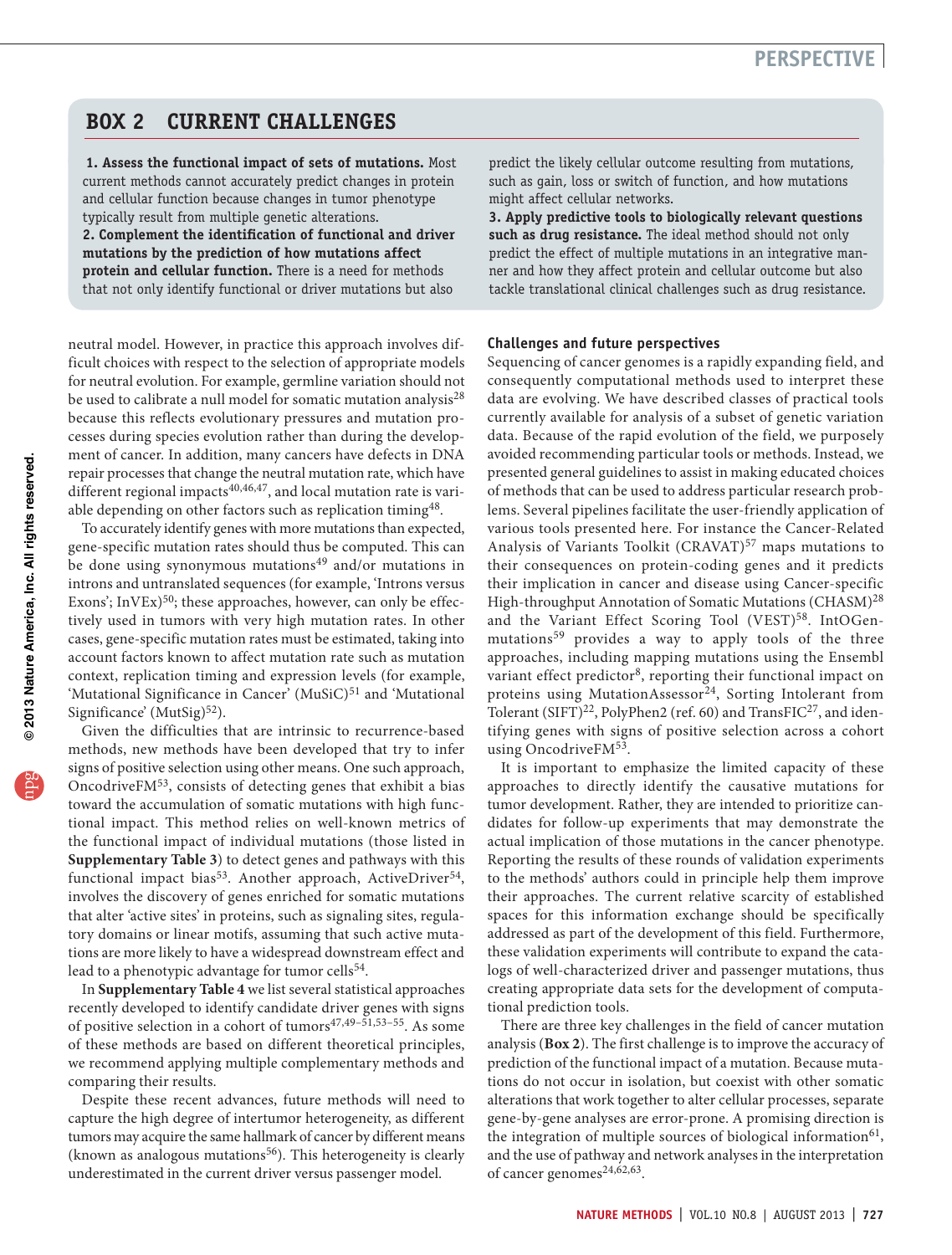## **perspective**

The second challenge is to develop reliable computational methods for the classification of mutations by functional impact type: loss of function, gain of function or switch of function<sup>[24,](#page-5-26)[62,](#page-6-14)63</sup>. The computational classification of mutations by type as well as strength of impact will contribute to the more complete understanding of functional alterations in a cancer genome. The rich information encoded in the three-dimensional structure of proteins, which is not yet well used by current approaches, can be particularly useful for deducing both the functional type and cellular consequences of mutations.

Lastly, there is the practical challenge of identifying mutations that confer resistance or sensitivity to a particular form of therapy[64,](#page-6-16)[65.](#page-6-17) We look forward to the day when functional prediction methods support personalized therapeutics, in which the patient's therapy is informed by analysis of the specific genetic alteration profile in an individual tumor. The development of better approaches for analysis of functional and driver mutations will help to facilitate this process and in so doing will support the future development of personalized cancer medicine.

*Note: Supplementary information is available in the online [version](http://www.nature.com/doifinder/10.1038/nmeth.2562) of the paper.* 

#### **COMPETING FINANCIAL INTERESTS**

The authors declare no competing financial interests.

#### **Reprints and permissions information is available online at [http://www.nature.](http://www.nature.com/reprints/index.html) [com/reprints/index.html](http://www.nature.com/reprints/index.html).**

- <span id="page-5-0"></span>1. International Cancer Genome Consortium. *et al.* International network of cancer genome projects. *Nature* **464**, 993–998 (2010).
- <span id="page-5-1"></span>Stratton, M.R., Campbell, P.J. & Futreal, P.A. The cancer genome. *Nature* **458**, 719–724 (2009).
- <span id="page-5-2"></span>3. Hanahan, D. & Weinberg, R.A. The hallmarks of cancer. *Cell* **100**, 57–70 (2000).
- <span id="page-5-3"></span>4. Hanahan, D. & Weinberg, R.A. Hallmarks of cancer: the next generation. *Cell* **144**, 646–674 (2011).
- <span id="page-5-4"></span>5. Futreal, P.A. *et al.* A census of human cancer genes. *Nat. Rev. Cancer* **4**, 177–183 (2004).
- <span id="page-5-5"></span>6. Malumbres, M. & Barbacid, M. RAS oncogenes: the first 30 years. *Nat. Rev. Cancer* **3**, 459–465 (2003).
- <span id="page-5-6"></span>Davies, H. *et al.* Mutations of the *BRAF* gene in human cancer. *Nature* **417**, 949–954 (2002).
- <span id="page-5-7"></span>8. McLaren, W. *et al.* Deriving the consequences of genomic variants with the Ensembl API and SNP Effect Predictor. *Bioinformatics* **26**, 2069–2070 (2010).
- 9. Cingolani, P. *et al.* A program for annotating and predicting the effects of single nucleotide polymorphisms, SnpEff: SNPs in the genome of *Drosophila melanogaster* strain w118; *iso*-2; *iso*-3. *Fly* **6**, 80–92 (2012).
- <span id="page-5-8"></span>10. Medina, I. *et al.* VARIANT: command line, web service and web interface for fast and accurate functional characterization of variants found by next-generation sequencing. *Nucleic Acids Res.* **40**, W54–W58 (2012).
- <span id="page-5-9"></span>11. Hoehndorf, R., Kelso, J. & Herre, H. The ontology of biological sequences. *BMC Bioinformatics* **10**, 377 (2009).
- <span id="page-5-10"></span>12. Harrow, J. *et al.* GENCODE: the reference human genome annotation for The ENCODE Project. *Genome Res.* **22**, 1760–1774 (2012).
- <span id="page-5-11"></span>13. Flicek, P. *et al.* Ensembl 2013. *Nucleic Acids Res.* **41**, D48–D55 (2013).
- <span id="page-5-12"></span>14. Karolchik, D., Hinrichs, A.S. & Kent, W.J. The UCSC Genome Browser. in *Current Protocols in Bioinformatics* (eds. Baxevanis, A.D. *et al.*) 1.4 (2012).
- <span id="page-5-13"></span>15. Dunham, I. *et al.* An integrated encyclopedia of DNA elements in the human genome. *Nature* **489**, 57–74 (2012).
- <span id="page-5-14"></span>16. Sherry, S.T. *et al.* dbSNP: the NCBI database of genetic variation. *Nucleic Acids Res.* **29**, 308–311 (2001).
- <span id="page-5-15"></span>17. 1000 Genomes Project Consortium. *et al.* An integrated map of genetic variation from 1,092 human genomes. *Nature* **491**, 56–65 (2012).
- <span id="page-5-16"></span>18. Forbes, S.A. *et al.* COSMIC: mining complete cancer genomes in the Catalogue of Somatic Mutations in Cancer. *Nucleic Acids Res.* **39**, D945–D950 (2011).
- <span id="page-5-17"></span>19. Stenson, P.D. *et al.* The Human Gene Mutation Database: 2008 update. *Genome Med.* **1**, 13 (2009).
- <span id="page-5-18"></span>20. Amberger, J., Bocchini, C.A., Scott, A.F. & Hamosh, A. McKusick's Online Mendelian Inheritance in Man (OMIM). *Nucleic Acids Res* **37**, D793–D796 (2009).
- <span id="page-5-19"></span>21. Kumar, P., Henikoff, S. & Ng, P.C. Predicting the effects of coding nonsynonymous variants on protein function using the SIFT algorithm. *Nat. Protoc.* **4**, 1073–1081 (2009).
- <span id="page-5-42"></span>22. Ng, P.C. & Henikoff, S. SIFT: predicting amino acid changes that affect protein function. *Nucleic Acids Res.* **31**, 3812–3814 (2003).
- 23. González-Pérez, A. & López-Bigas, N. Improving the assessment of the outcome of nonsynonymous SNVs with a consensus deleteriousness score, condel. *Am. J. Hum. Genet.* **88**, 440–449 (2011).
- <span id="page-5-26"></span>24. Reva, B., Antipin, Y. & Sander, C. Predicting the functional impact of protein mutations: application to cancer genomics. *Nucleic Acids Res.* **39**, e118 (2011).
- 25. Ryan, M., Diekhans, M., Lien, S., Liu, Y. & Karchin, R. LS-SNP/PDB: annotated non-synonymous SNPs mapped to Protein Data Bank structures. *Bioinformatics* **25**, 1431–1432 (2009).
- <span id="page-5-20"></span>26. Stone, E.A. & Sidow, A. Physicochemical constraint violation by missense substitutions mediates impairment of protein function and disease severity. *Genome Res.* **15**, 978–986 (2005).
- <span id="page-5-21"></span>27. Gonzalez-Perez, A., Deu-Pons, J. & Lopez-Bigas, N. Improving the prediction of the functional impact of cancer mutations by baseline tolerance transformation. *Genome Med.* **4**, 89 (2012).
- <span id="page-5-39"></span>28. Carter, H. *et al.* Cancer-specific high-throughput annotation of somatic mutations: computational prediction of driver missense mutations. *Cancer Res.* **69**, 6660–6667 (2009).
- 29. Kaminker, J.S., Zhang, Y., Watanabe, C. & Zhang, Z. CanPredict: a computational tool for predicting cancer-associated missense mutations. *Nucleic Acids Res.* **35**, W595–W598 (2007).
- <span id="page-5-22"></span>30. Capriotti, E. & Altman, R.B. A new disease-specific machine learning approach for the prediction of cancer-causing missense variants. *Genomics* **98**, 310–317 (2011).
- <span id="page-5-23"></span>31. Thusberg, J., Olatubosun, A. & Vihinen, M. Performance of mutation pathogenicity prediction methods on missense variants. *Hum. Mutat.* **32**, 358–368 (2011).
- <span id="page-5-24"></span>32. Liu, X., Jian, X. & Boerwinkle, E. dbNSFP: a lightweight database of human non-synonymous SNPs and their functional predictions. *Hum. Mutat.* **32**, 894–899 (2011).
- <span id="page-5-25"></span>33. Niknafs, N. *et al.* MuPIT Interactive: Webserver for mapping variant positions to annotated, interactive 3D structures. *Hum. Genet.* (in the press).
- <span id="page-5-27"></span>34. Maerkl, S.J. & Quake, S.R. A systems approach to measuring the binding energy landscapes of transcription factors. *Science* **315**, 233–237 (2007).
- <span id="page-5-28"></span>35. Badis, G. *et al.* Diversity and complexity in DNA recognition by transcription factors. *Science* **324**, 1720–1723 (2009).
- <span id="page-5-29"></span>36. Bailey, T.L. *et al.* MEME SUITE: tools for motif discovery and searching. *Nucleic Acids Res.* **37**, W202–W208 (2009).
- <span id="page-5-30"></span>37. Boyle, A.P. *et al.* Annotation of functional variation in personal genomes using RegulomeDB. *Genome Res.* **22**, 1790–1797 (2012).
- <span id="page-5-31"></span>38. Bryne, J.C. *et al.* JASPAR, the open access database of transcription factor-binding profiles: new content and tools in the 2008 update. *Nucleic Acids Res.* **36**, D102–D106 (2008).
- <span id="page-5-32"></span>39. Clifford, R.J., Edmonson, M.N., Nguyen, C. & Buetow, K.H. Large-scale analysis of non-synonymous coding region single nucleotide polymorphisms. *Bioinformatics* **20**, 1006–1014 (2004).
- <span id="page-5-33"></span>40. Pleasance, E.D. *et al.* A small-cell lung cancer genome with complex signatures of tobacco exposure. *Nature* **463**, 184–190 (2010).
- <span id="page-5-34"></span>41. Hoffman, M.M. & Birney, E. An effective model for natural selection in promoters. *Genome Res.* **20**, 685–692 (2010).
- <span id="page-5-35"></span>42. Cowper-Sal Lari, R. *et al.* Breast cancer risk-associated SNPs modulate the affinity of chromatin for *FOXA1* and alter gene expression. *Nat. Genet.* **44**, 1191–1198 (2012).
- <span id="page-5-36"></span>43. Quesada, V. *et al.* Exome sequencing identifies recurrent mutations of the splicing factor SF3B1 gene in chronic lymphocytic leukemia. *Nat. Genet.* **44**, 47–52 (2011).
- <span id="page-5-37"></span>44. Horn, S. *et al. TERT* promoter mutations in familial and sporadic melanoma. *Science* **339**, 959–961 (2013).
- <span id="page-5-38"></span>45. Huang, F.W. *et al.* Highly recurrent *TERT* promoter mutations in human melanoma. *Science* **339**, 957–959 (2013).
- <span id="page-5-40"></span>46. Pleasance, E.D. *et al.* A comprehensive catalogue of somatic mutations from a human cancer genome. *Nature* **463**, 191–196 (2010).
- <span id="page-5-41"></span>47. Lohr, J.G. *et al.* Discovery and prioritization of somatic mutations in diffuse large B-cell lymphoma (DLBCL) by whole-exome sequencing. *Proc. Natl. Acad. Sci. USA* **109**, 3879–3884 (2012).